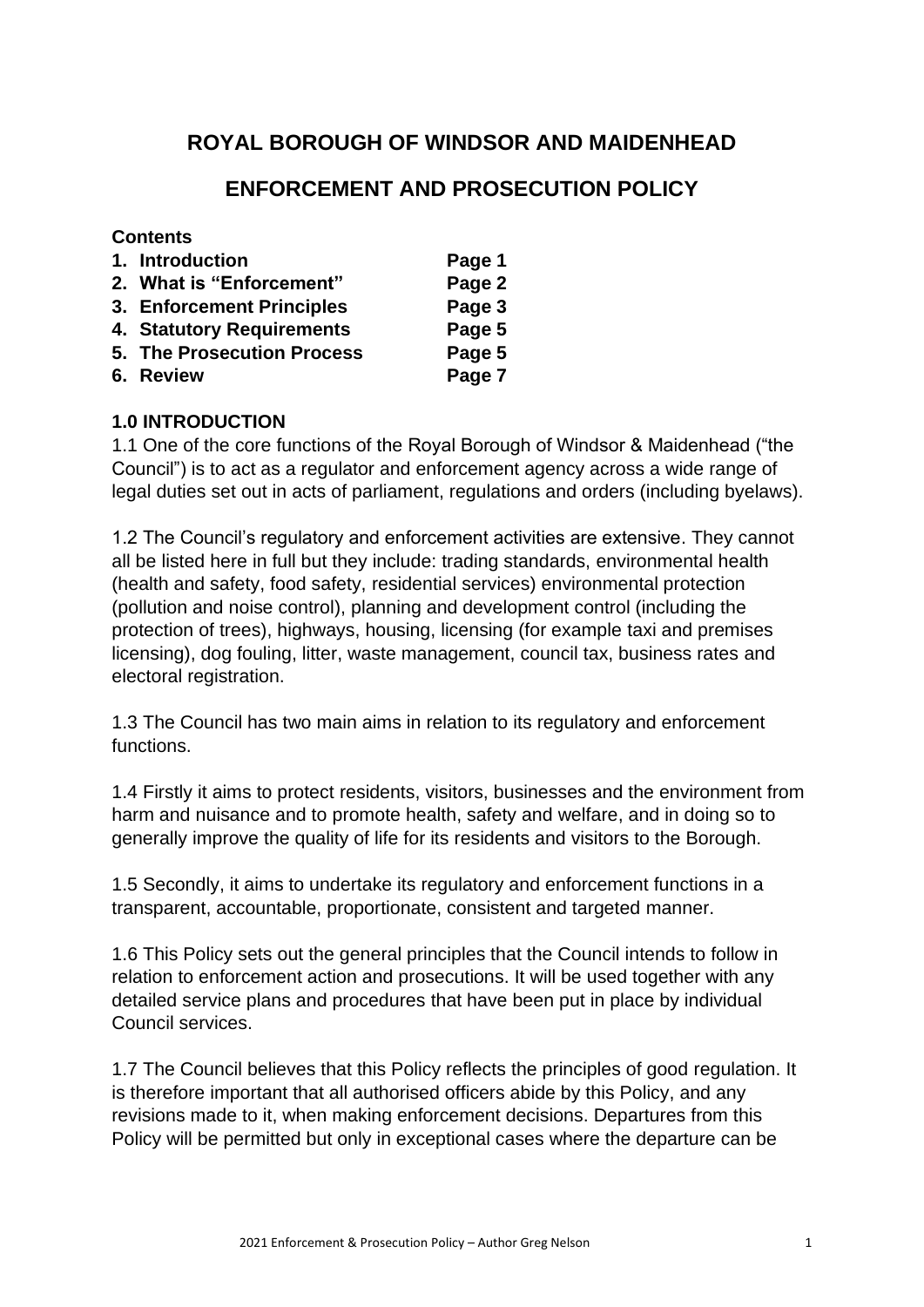fully justified after a detailed consideration of all the circumstances of the particular case, and a record will be made of the decision making process in any such cases.

## **2.0 WHAT IS "ENFORCEMENT"?**

2.1 A definition of "enforcement action" from the Regulatory Enforcement and Sanctions Act 2008 is;

- (a) any action which relates to securing compliance with any restriction, requirement or condition in the event of breach (or putative breach) of a restriction, requirement or condition, for example an enforcement notice;
- (b) any action taken with a view to or in connection with the imposition of any sanction (criminal or otherwise) in respect of an act or omission, for example a fixed penalty or prosecution;
- (c) any action taken with a view to or in connection with the pursuit of any remedy conferred by an enactment in respect of an act or omission, for example an injunction.

2.2 In effect this means that enforcement action is action taken by a Council service to effect compliance with the law or to take action following a breach of the law.

2.3 There is a wide range of enforcement methods that the Council's officers can use depending on the facts of each individual case and the enforcement powers set out in legislation.

2.4 A list of enforcement actions that can be taken is set out below. This is not an exhaustive list and not all of these options are available for all types of breach or offence which a Council service may be investigating:

- (a) No action
- (b) Informal action and advice
- (c) Written warning / advice
- (d) Fixed Penalty Notice
- (e) Penalty Charge Notice
- (f) Formal Notice
- (g) Compliance support
- (h) Seizure of goods, books, documents and equipment
- (i) Forfeiture proceedings
- (j) Tobacco Restriction Orders
- (k) Taking animals into possession
- (l) Undertakings and injunctive actions under the Enterprise Act 2002
- (m) Other civil actions
- (n) Refusal/suspension/revocation/review/ of a licence
- (o) Imposition of licence conditions and/or variation in licence terms (HMO's)
- (p) Banning Orders
- (q) Rent repayment orders
- (r) Simple Caution
- (s) Prosecution
- (t) Proceeds of Crime applications, such as cash seizures.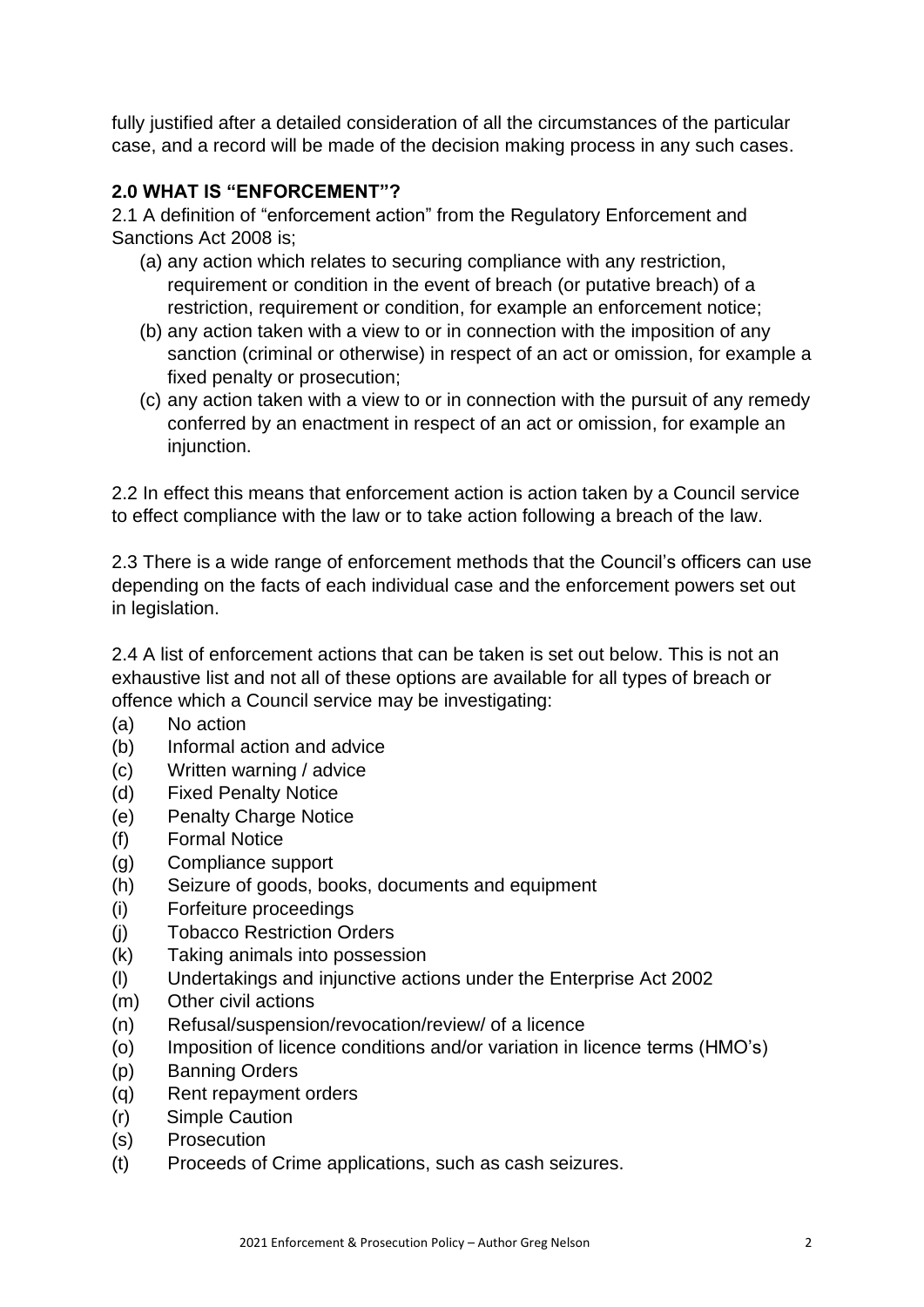- (u) Statutory Orders
- (v) Community Protection Notices
- (w) Press releases in relation to product recalls and in connection with undertakings and injunctive actions under the Enterprise Act 2002

2.5 Officers carrying out enforcement action will be properly authorised to do so using delegated powers as currently set out in Part 5 – Scheme of Delegation to Officers of the Royal Borough of Windsor & Maidenhead Constitution.

## **3.0 ENFORCEMENT PRINCIPLES**

3.1 Under section 21 of the Legislative and Regulatory Reform Act 2006 local authorities must have regard to the following principles;

- (a) regulatory activities should be carried out in a way which is transparent, accountable, proportionate and consistent;
- (b) regulatory activities should be targeted only at cases in which action is needed.

3.2 Under section 22 of the Legislative and Regulatory Reform Act 2006 local authorities must have regard to a government issued code of practice in relation to the exercise of regulatory functions. The Regulators' Code 2014 is such a code of practice - see 3.12, below.

3.3 Each of the elements from 3.1, above, are as follows.

#### **Transparency**

3.4 Transparency is important to maintain public confidence in the Council's ability to enforce and regulate. It means helping those who are being regulated understand what is expected of them and what they should expect from the Council. The Council will ensure that:

• When action is required, it is clearly explained (in writing if requested) what action is required, why it is required, and when it is required to be done by. A distinction will be made between guidance or good practice, and legal requirements.

• An opportunity will be provided to discuss what is required to comply with the law before formal enforcement action is taken unless urgent action is required. Urgent action may be required to prevent serious harm or to safeguard evidence, or where non-compliance with the law has resulted in serious loss or injury to people and/or the environment.

• Where urgent action is required, a written explanation of the action taken will be given as soon as practicable after the event.

• Where a right of appeal exists against formal enforcement action, a written explanation of the appeal procedure will be given at the time the enforcement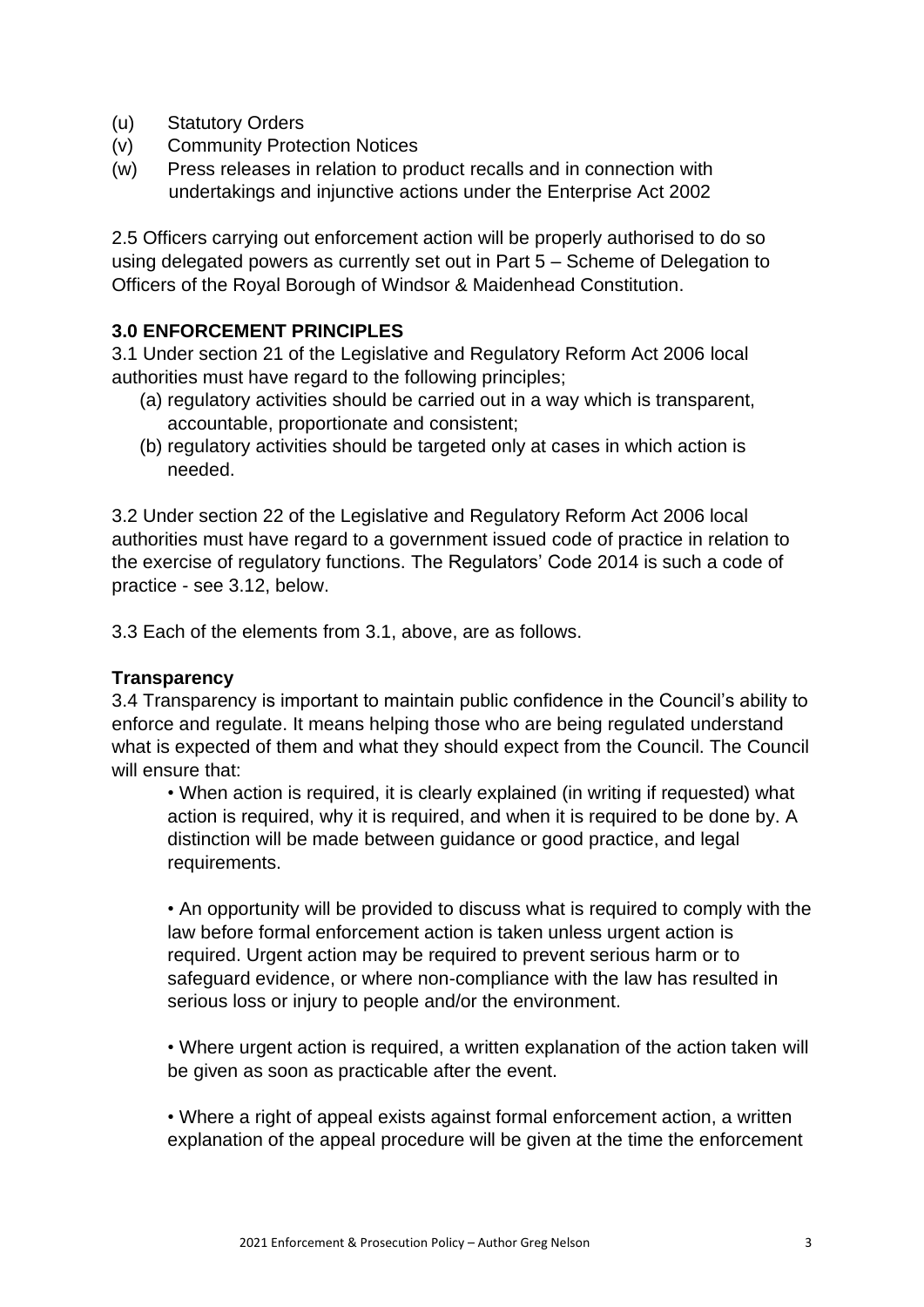action is taken. This will include details of when the appeal must be made by, to whom, and how information on the grounds of appeal can be accessed.

#### **Accountability**

3.5 The Council recognises that it is accountable for its actions and decisions. There are many standards in place against which the Council can be judged and the Council will strive to meet these standards. Any dissatisfaction with the actions of a Council officer will be dealt with under the Council's complaints procedure. Details of our complaints policy and procedure are available on the Council's web site or by contacting the Council by telephoning 01628 683800.

#### **Proportionality**

3.6 Proportionality means that any proposed action must be proportionate to the risks involved and the severity of the breach. The concept of proportionality allows for some discretion by officers when considering whether to take enforcement action. However, some legal requirements are mandatory or prescriptive leaving no room for discretion or individual interpretation.

3.7 Some incidents or breaches of regulatory requirements cause or have the potential to cause serious injury to health, financial loss or environmental damage. Others may interfere with people's enjoyment or rights, or the Council's ability to carry out its enforcement functions. Any enforcement action taken by the Council will be proportionate to the seriousness of the breach and the risks posed to people and/or the environment, and serious breaches of the law are likely to be dealt with by firm action.

#### **Consistency**

3.8 Consistency of approach means taking similar action or adopting a similar approach in similar circumstances. The Council aims to achieve consistency in relation to advice given, the response to incidents or breaches of legislation, the use of enforcement powers and decisions on whether to prosecute or issue civil penalties/proceedings.

3.9 Officers will be expected to exercise professional judgement and discretion when making enforcement decisions. They will also be expected to be impartial and objective and not to be influenced by the age, disability, gender reassignment, marriage and civil partnership status, pregnancy and maternity, race, religion or belief, or sex of any person that they are dealing with, including any alleged offender, victim or witness.

#### **Targeting**

3.10 Targeting means ensuring that regulatory resources are targeted at those areas or activities that are perceived to be causing the greatest harm. It could also mean targeting hazards that are less well controlled or are deliberate or organised criminal activities. Action will be targeted against those who break the law and those who are best placed to secure compliance with the law.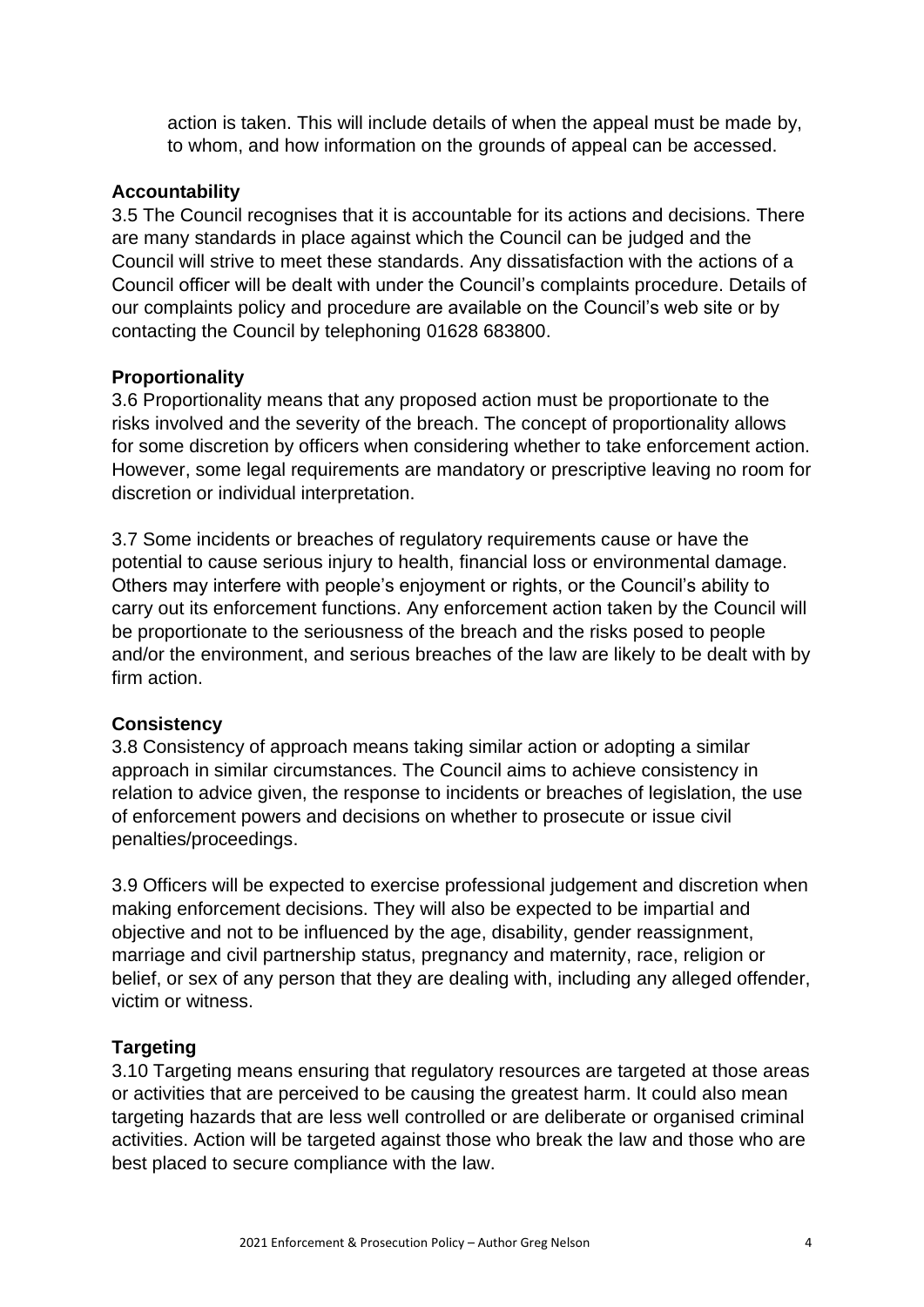3.11 Individual Council services have systems, plans and procedures in place to prioritise their regulatory and enforcement activities. These systems will continue to be developed and reviewed in order to maintain effective targeting.

## **The Regulators' Code 2014**

3.12 This code has six principles which are;

- 1. Regulators should carry out their activities in a way that supports those they regulate to comply and grow.
- 2. Regulators should provide simple and straightforward ways to engage with those they regulate and hear their views.
- 3. Regulators should base regulatory activities on risk.
- 4. Regulators should share information about compliance and risk.
- 5. Regulators should ensure clear information, guidance and advice is available to help those they regulate meet their responsibilities to comply.
- 6. Regulators should ensure their approach to their regulatory activities is transparent.

3.13 These principles do not apply to all Council services. However, where they do apply, individual Council services will set out in their own plans and procedures how these six principles are delivered.

## **4.0 STATUTORY REQUIREMENTS**

4.1 All Council officers carrying out enforcement activity will abide by the statutory requirements that apply to such activity. This will include, but is not limited to, the Police and Criminal Evidence Act 1984, the Criminal Procedures and Investigations Act 1996, the Human Rights Act 1998, the Regulation of Investigatory Powers Act 2000, the Investigatory Powers Act 2016.

4.2 Compliance with these requirements will be reflected in the policies and procedures of individual Council services.

## **5.0 THE PROSECUTION PROCESS**

5.1 The purpose of a prosecution is to punish the offender for wrongdoing, prevent a recurrence and act as a deterrent to others. The Council recognises that the institution of a prosecution is a serious matter and should not be undertaken lightly, but it remains an important part of enforcement and should be used where appropriate.

5.2 When deciding whether to commence or continue with a prosecution, Council officers will have regard to this Policy, the Code for Crown Prosecutors and any other guidance that is specific to the service which is investigating the alleged offence(s).

5.3 The Crown Code for Prosecutors is found at <https://www.cps.gov.uk/publication/code-crown-prosecutors>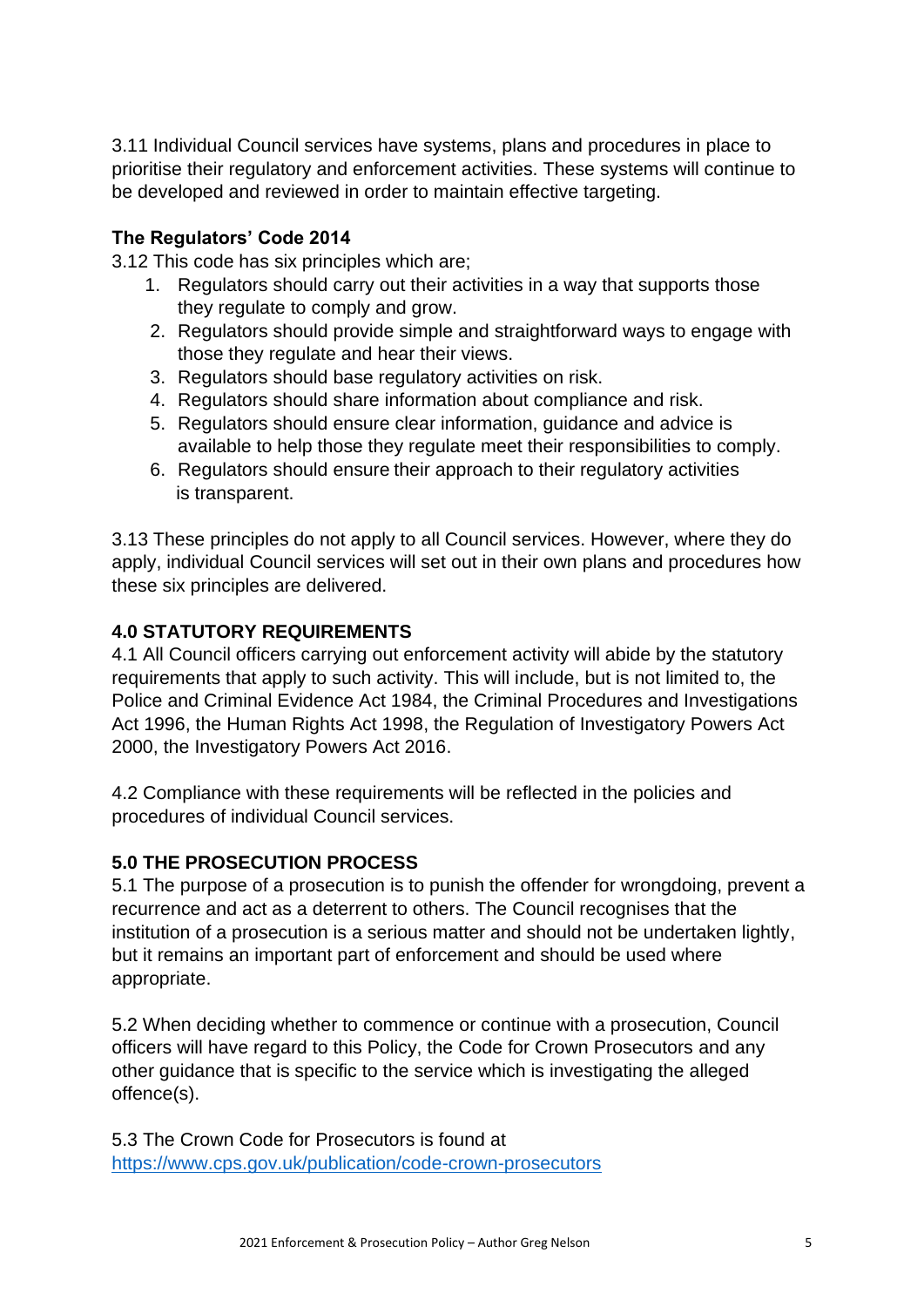5.5 The Code for Crown Prosecutors sets out two general principles that prosecutors should follow when they make decisions on cases;

- 1. The evidential test is there enough evidence against the defendant? When deciding whether there is enough evidence to charge, prosecutors must consider whether evidence can be used in court and is reliable and credible, and there is no other material that might affect the sufficiency of evidence. Prosecutors must be satisfied there is enough evidence to provide a "realistic prospect of conviction" against each defendant.
- 2. The public interest test is it in the public interest for the case to be brought to court?

A prosecution will usually take place unless the prosecutor is satisfied that the public interest factors are tending against prosecution

5.6 Under the evidential test the Code for Crown Prosecutors asks the following questions;

- a) Can the evidence be used in court?
- b) Is the evidence reliable?
- c) Is the evidence credible?
- d) Is there any other material that might affect the sufficiency of evidence?

5.7 Each of these questions is supported by notes in the Code which Council officers will consider when assessing whether a case passes the evidential test.

5.8 If a case does not pass the evidential test it will not go ahead, no matter how important or serious it may be, and in these circumstances a simple caution shall not be used as an alternative.

5.9 It may, however, be appropriate to pursue other methods of enforcement such as a formal notice, financial penalty or warning. Cases should not be abandoned simply because they are difficult.

5.10 Where a case passes the evidential test Council officers will then have to satisfy themselves that the case passes the public interest test. The Code for Crown Prosecutors includes a non-exhaustive list of questions that prosecutors should ask when considering whether a prosecution is in the public interest. These are;

- a) How serious is the offence committed?
- b) What is the level of culpability of the suspect?
- c) What are the circumstances of and the harm caused to the victim?
- d) What was the suspect's age and maturity at the time of the offence?
- e) What is the impact on the community?
- f) Is prosecution a proportionate response?
- g) Do sources of information require protecting?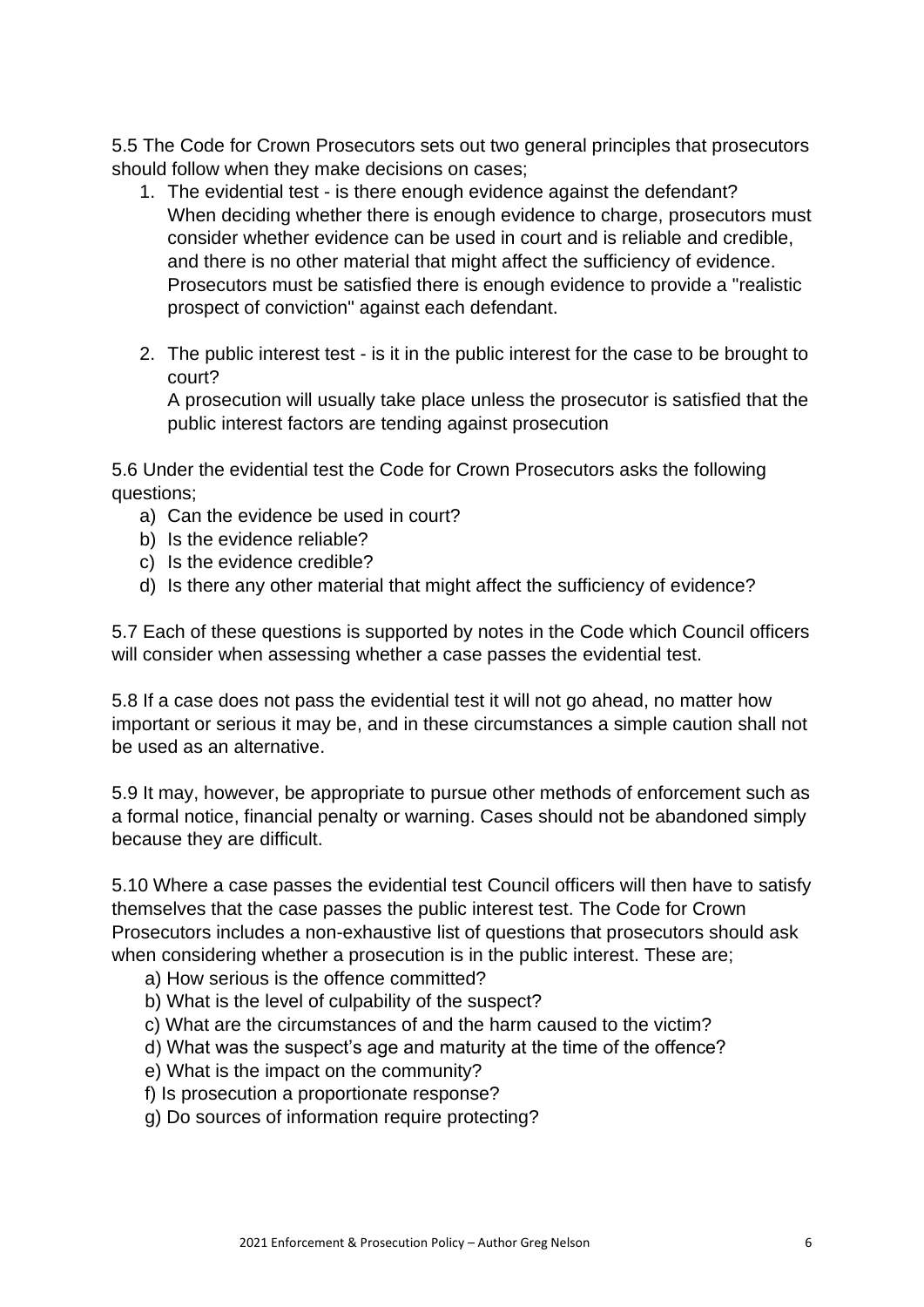5.11 Each of these questions is supported by detailed notes in the Crown Code which Council officers will consider when assessing whether a case passes the public interest test.

5.12 Council officers may also take into account the attitude of the alleged offender when deciding whether to bring a prosecution. That is, has the offender been honest, have they willingly engaged and are they remorseful. Alternatively are they reluctant to engage, dismissive or even aggressive.

5.13 Prosecutions will be taken against those responsible for the breach or against relevant individuals. Where the offence is committed as a result of a company's activities, action would normally be taken against the company. However, the investigation will look into part played in any alleged offences by directors, officers and managers of the company. If it determines that the commission of the offence was committed with their consent, was due to their neglect, or that they turned a blind eye to commission of the offence or the events leading up to it, then action will be taken against those individuals as well as against the company unless there are exceptional circumstances. The Code for Crown Prosecutors will be followed in respect of prosecutions against corporate bodies.

5.14 The initial decision to prosecute will be taken by the relevant Council officer who is empowered to make that decision. That officer will make a record of their decision and complete a Legal Instruction Form instructing the Council's Shared Legal Solutions team to take on the case.

5.15 In all cases, the legal officer who is allocated the case must be satisfied that the prosecution passes both the evidential test and the public interest test. If it does, the legal officer will complete the prosecution decision making record prior to instituting proceedings on behalf of the Council.

5.16 In cases of urgency or other appropriate circumstances, the Council will also consider seeking an injunction in the County Court or High Court or consider seeking a Community Protection Notice/Order (CPN). An injunction or CPN is a judicial remedy by which a person is ordered to refrain from doing something or ordered to do a particular act or thing. In appropriate cases an injunction/CPN may be sought prior to, or simultaneously with, the commencement of an investigation/prosecution.

5.17 In all cases the Council will seek to recover the costs of investigating the offence and instituting proceedings from the offender as it does not consider that such costs should be borne by the Borough's general taxpayers.

5.18 There may be occasions where officers of the Council and other enforcing authorities, such as the Health and Safety Executive, the Environment Agency and the police, both have the power to prosecute. In such cases, the Council will liaise with the other enforcing authorities to ensure effective co-ordination and co-operation in gathering and sharing information. Every effort will be made to avoid duplication of